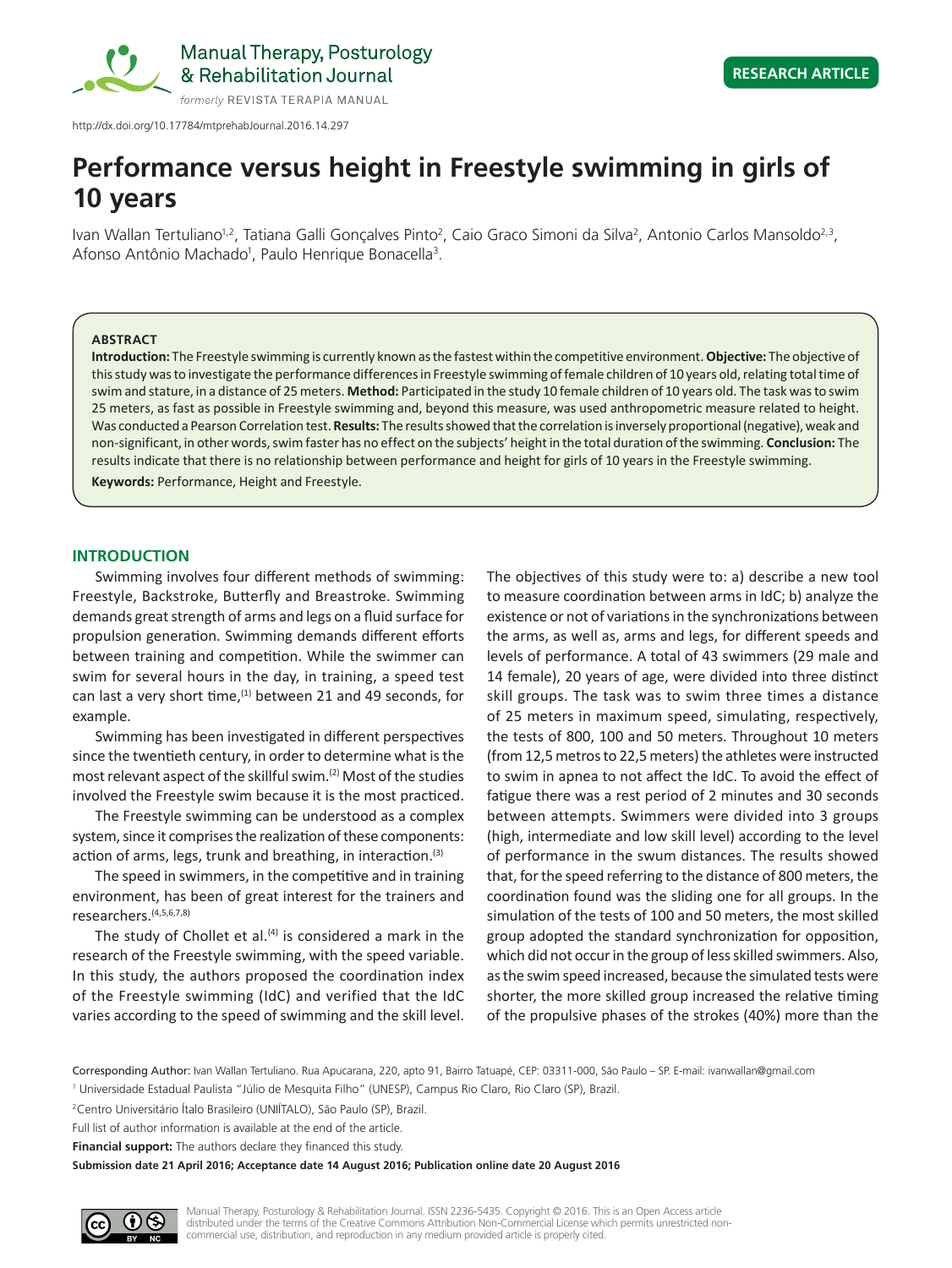

less skilled group (24%). Finally, only the group considered high level of ability was able, with increasing speed, to decrease the relative length of the recovery phase. Together, the results indicate that these stroke changes are a feature used only by skilled swimmers to generate longer periods of propulsive force application.

In addition to speed, other variables are intensively studied, such as the effect of different variables on the stroke (eg, variant and invariant aspects in the stroke), path and the effect of breathing on the stroke of the Freestyle swimming.<sup>(2)</sup>

The aforementioned studies, together, present an advance in the knowledge about the Freestyle swimming, since, in synthesis, the results presented level of skill, speed and course as variables that influence the standard of Freestyle swimming and, consequently, the performance of the subject.

However, most of the aforementioned studies were performed in experimental situations, i.e., far from a real situation, which can lead to controversial results in the real world. Real situations of competitions present stressors factors, such as adversary, crowd, sponsor, coach, among others, that can lead to results different from those previously mentioned. Therefore, the aforementioned results cannot be generalized. Moreover, the above mentioned studies were carried out, for the most part, with adults. This fact is due to the search for answers from skilled subjects.

To be characterized as skillful, the subject must be able to present greater stability for some variables, such as swim speed, turnaround time, frequency and length of the strokes, when compared with other groups. In addition, in order for the subject to be considered skilled or expert, he needs at least 10 years of intensive practice.<sup>(9)</sup>

However, children are already able to participate in studies, because they present spatial organization of the movements according to the technique that characterizes the Freestyle swimming, $(10)$  depending on the age group (between 8 and 10 years of age) do not undergo biological influences that occur in the pubertal period. $(11)$  Therefore, Tertuliano et al. $(8)$  conducted a study with the purpose of investigating the differences in speed in the Freestyle swimming of male children and to relate the results of performance with the stature of the subjects using the competitive environment (Swimming Festival of School of Physical Education and Sport of the University of São Paulo – EEFE-USP). Eleven boys aged 10 years participated in the study. The task was to swim 25 meters, Freestyle swimming, as fast as possible in the competition. In addition to this measure, anthropometric measurement related to height was used. The Pearson correlation test was conducted. The results showed that the correlation is positive and moderate - swimming faster is positively correlated with the height of the children. The authors concluded that the greater stature is not determinant for a better performance in tests of Freestyle swimming for 10 years children.

Tertuliano et al.<sup>(8)</sup> used only boys. So, will the hypothesis of Tertuliano et al. <sup>(8)</sup> have similar results if it is applied in female subjects with 10 years?

Thus, the objective of the present study was to investigate the differences in performance of 10-year-old female children in Freestyle swimming, relating total swimming time and height in a distance of 25 meters at a Swimming Festival of EEFE-USP.

# **METHOD**

The study was composed of 10 female children, with 10 years old, swimming students from various schools and participants of the Swimming Festival of the School of Physical Education and Sport of the University of São Paulo (EEFE-USP). The procedures were conducted by signing the Free and Informed Consent Term (TCLE) by the responsible of the girls. The present study was approved by the Ethics and Research Commission of the Hospital and Rehabilitation Center of AACD (number: 430.624).

For this study were used tests of Freestyle swimming in the distance of 25 meters. The task was to swim as fast as possible at a given distance. All exits were marked out and timed from the beginning until their arrival in an individualized way.

The survey was conducted in the indoor and heated pool of EEFE-USP, with temperature between 27º and 28º C, according to FINA regulation. The pool used contains 25 meters long and 12.5 meters wide (semi-Olympic), with partitions to delimit its six rays.

To mark the time, in seconds, between the start and finish, *CASIO* chronometers were used for each swim line by series of start.

To measure height in centimeters (cm), the equipment used was the stadiometer of the *Standart da American Medical do Brasil*, with marking of eighty centimeters to two meters and twenty centimeters.

The girls performed the task, swimming 25 meters in Freestyle swimming as fast as possible, starting at the deepest part of the pool (3.60m) and finishing at the shallow end (1.20m).

For the measures related to the task execution time, the total time of the 25-meter course in seconds was recorded by undergraduate students of the Physical Education course of EEFE-USP. The beaconing followed the model of Federação Aquática Paulista (FAP). Each starting block was monitored by an exit referee and an arrival referee. For height analysis, measurements were taken in centimeters with the subjects in a vertical position, wearing swimming suits, with backs to the collection equipment and without the use of shoes.

No differential treatment was adopted for the children, and it is important to emphasize that the girls do not train this speed (anaerobic power) in training (class), which are offered twice a week for 45 minutes and in an aerobic character.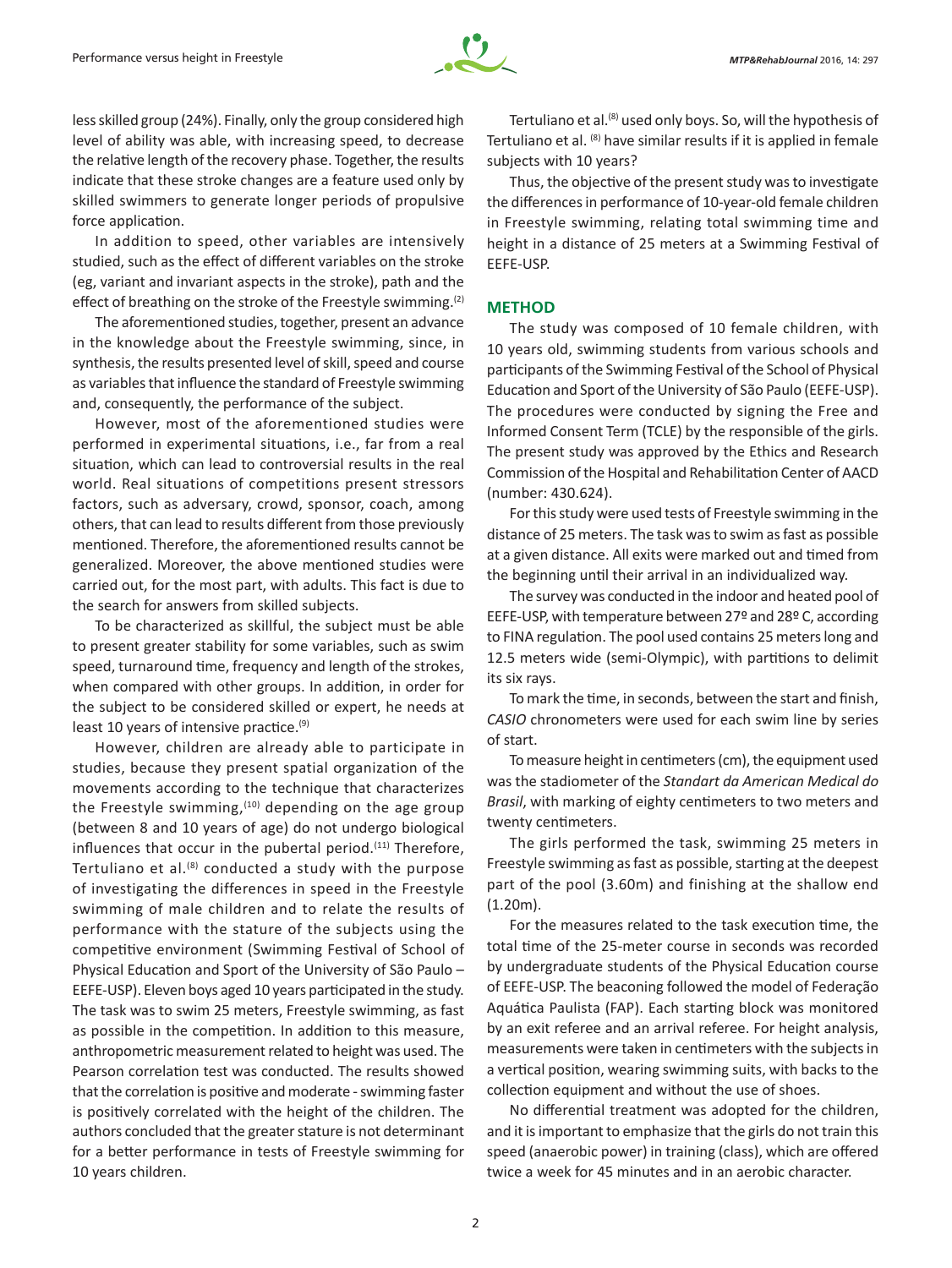

The collection began with the girls receiving the information about the study and soon afterwards, if they accepted to participate, their officials were invited to sign the TCLE. Then the girls' stature was measured (in centimeter). The last step of the research was to perform the task, swim 25 meters in Freestyle swimming as fast as possible.

#### **RESULTS**

Considering that all measures used are of interval nature (Table 1) and that the objective of the present study was to verify the relationship between 2 variables (total time of swimming and height), the test used was the Pearson correlation test.

Pearson correlation test expresses, in quantitative terms, the relation between two or more variables, which value may vary between  $r = 0.00$  and  $r = 1.00$ , in the positive and negative direction.<sup>(12)</sup> Values close to  $r = 1.00$  mean good correlation and values close to *r* = 0.00 mean little correlation. The *r* = 1.00 value is a signal of perfect correlation and the *r* = 0.00 value is a signal of inexistent correlation.

According to the Pearson correlation test, the correlation is *r* = -0.21, *p*= 0.55, *df* =10. This means that the correlation is negative, weak and not significant – total time of Freestyle swimming has little relation to the height of the subjects (Figure 1). Based on this sample, there does not appear to be a linear relationship between total time of Freestyle swimming and height of subjects. With *r* being negative, the presented values point to the increase of the total time of Freestyle swimming as the stature decreases. However, this relation is weak, since the value is close to *r* = 0.00 (no relation).

## **DISCUSSION**

It is a consensus among researchers that the restrictions of the individual, of a structural order, restrict movement, (13) and this may interfere with swimming speed. Thus, the objective of this study was to investigate differences in performance of

**Table 1.** Measurements of the 10 subjects: Total time of swimming and height.

| <b>Subjects</b> | Height (cm) | Total time of swimming (sec.) |
|-----------------|-------------|-------------------------------|
| $\mathbf{1}$    | 124.0       | 23.12                         |
| $\overline{2}$  | 136.0       | 22.25                         |
| 3               | 123.2       | 20.66                         |
| 4               | 126.4       | 25.15                         |
| 5               | 126.2       | 22.75                         |
| 6               | 116.2       | 27.62                         |
| 7               | 122.0       | 21.40                         |
| 8               | 152.8       | 24.99                         |
| 9               | 132.6       | 25.07                         |
| 10              | 117.2       | 30.53                         |

10-year-old girls, relating total time of swimming and height, at a distance of 25 meters.

In this study, assuming for statistical analysis the relationship between two variables, it was assumed that one variable may influence another variable. For this analysis, was used a statistical technique called Correlation. The function of Correlation is to determine the relationship between two or more variables.<sup>(12)</sup> that is, how much a variable is influenced by another variable.

The results of this study showed that the correlation is inversely proportional (negative), weak and not significant - total time of Freestyle swimming has little relation with the stature of the subjects.

These results do not corroborate with the findings of Tertuliano et al., $(8)$  which used the same design, the same age group, the same measures, with male participants. In the aforementioned study, Pearson correlation was positive and moderate, i.e., swimming faster is positively correlated with the height of the children. The moderate correlation was that younger children are faster than older children.

In this way, the following questions can be raised: As already mentioned, are there structural differences between boys and girls that led to different results? Can other structural factors influence the results of Freestyle swimming time, such as weight, wingspan and trunk-cephalic height? Do Psychological factors influence the results of the subjects, in terms of total swimming time?

Analyzing structural differences, studies aiming anthropometric data of children and young swimmers were conducted with the purpose of verifying profile and anthropometric characteristics that interfere in the yield. (14,15) This is because the attempt to standardize relevant anthropometric characteristics for swimmers, given the literature discussing the importance of anthropometric



Figure 1. Relation between total time of swimming and stature of the subjects.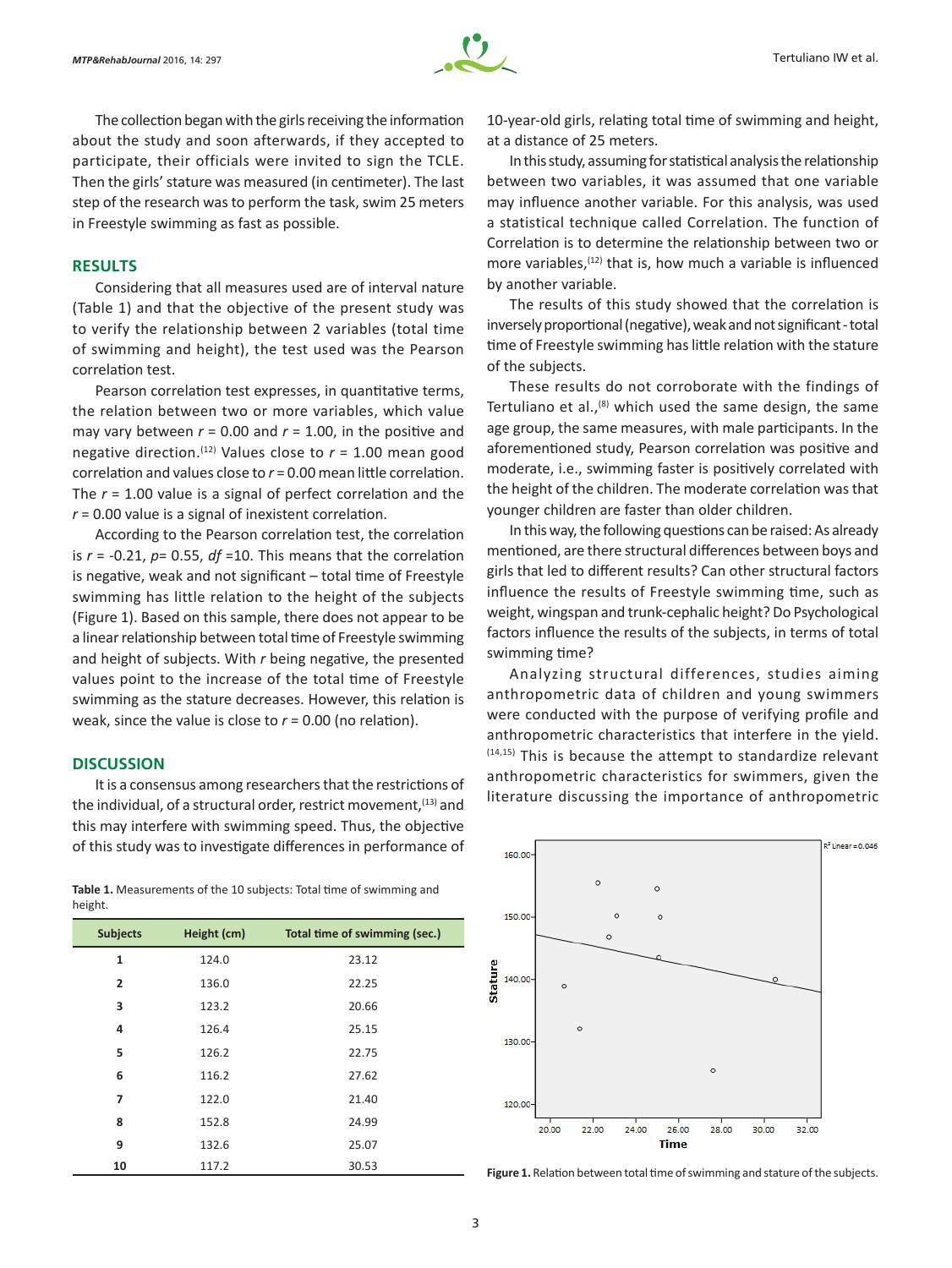characteristics in the choice of the sport by children and young people.<sup>(16)</sup>

All of the aforementioned studies assume that swimming performance is influenced by the ability to generate propulsive force and minimize water resistance that opposes the displacement. $(17)$  This improvement in propulsive force can be assumed as improve of the technique, the biomechanical pattern and the physical condition of the swimmer, such as body composition and strength.

Growth and development are aspects that can be assumed to describe the changes that occur in the body and influence the generation of propulsive force.

The period of second childhood, which ranges from 6-7 years to 10-12 years of age, is characterized by slow growth and changes in the body of a child, preceding the stretch period, which begins between 11 and 13 years of age. Children experience more development of the limbs than the trunk. The boys have higher growth of arms and legs and the girls have wider hips and thicker thighs during this period.<sup>(18)</sup> Assuming that swimming performance is influenced by the ability to generate propulsive force and minimize water resistance that opposes displacement,<sup>(17)</sup> It can be speculated that the fact of girls grow more in lower regions (hips and thighs) than upper regions (arms) may be directly related to the performance.

To Kjendlie, Ingjer, Stallman, and Stray-Gundersen<sup>(19)</sup> the propulsive efficiency increases with the size of the propellant member (upper limb) and correlates with the height. However, many swimmers fail to use a technique suitable for propulsive action and thereby compromise mechanical power.<sup>(20,21)</sup> In the present study, the correlation was weak and not significant, corroborating the findings of Vilas-Boas et al., $(21)$  i.e., he swimmers with the best potential in terms of height were unable to use a technique suitable for propulsive action. Thus, it can be speculated that the mechanical and technical power adequate for propulsive action, have direct relation with the final result of the performance.

Tucher et al.<sup>(20)</sup> Had the objective of correlating mechanical propulsive power (Pm) with anthropometric variables and swim time in 100 meters freestyle. Participated 42 individuals (20 girls), participants of the "Circuito Lagos de Natação – 2006". The girls were between 12 and 16 years of age and  $160 \pm 5.62$ cm. The boys were between 13 and 16 years of age and 171 ± 8.30 cmThe results showed, for girls, only good correlation for performance and for boys, age, manual grip strength and performance. Regarding anthropometric variables, no correlation was found with Pm. The authors assumed that the technical quality and the capacity for application and maintenance of desired force throughout the competitive event were determinant for the findings, even assuming that physical characteristics and strength-related aspects may be important for yield. The findings of Tucher et al.<sup>(20)</sup> corroborate with the findings of the present study, since both present a weak correlation between performance and height.

The lack of technical quality of the children can be understood as lack of mastery of the mature standard of ability. This lack of mastery can be interpreted as inadequate work in early childhood toward the domain of fundamental motor skills. According to Tani et al.,<sup>(22)</sup> children should be in the phase of combining fundamental movements or as described by Gallahue et al.,<sup>(18)</sup> in the phase of specialized movements. Thus, it is assumed that the child, in early childhood, should master the fundamental motor skills and, consequently, present these skills in a mature stage.<sup>(23)</sup>

Often, this does not occur, due to other variables, that are in the field of Sports Psychology. The present study was performed in a competitive environment and, as the subjects were 10 years old, the study was limited to an infant-juvenile competition. Child-juvenile competition comprises the period between 7 years and 18 years of age. Competition is a confrontation between two or more participants, aiming for a positive result, that is, the victory. $(24)$  There are authors who argue in favor of children's participation in competitions, such as, for example,, Gaya and Torres<sup>(25)</sup> who consider the sport of income as an influencer in training and education, even though it is a highly selective practice. Following this line of reasoning, it can be said that the practice of sports activities is important for the formation of the child.

However, in another view, competition can be seen as a perverse aspect of the sport, as it promotes selection, individualism and, consequently, lack of equality and solidarity.<sup>(24)</sup> Following this view, clashes between two or more participants are sources of stress. Stress is a variable considered fundamental to performance in competitions. Stress is a variable that the child must be able to handle during a competition in order to make important decisions at different moments of the event and that lead to a good result.<sup>(26)</sup> Within the competitions, the coach and the family play a key role in stress, as they can "overcharge" the child for victory. $(27)$ 

In the present study, it can be assumed that girls with greater potential for propulsive mechanical power generation were unable to cope better with competitive stress, since they did not present the best total time of swimming and no correlation of their largest statures with a shorter total time of swimming.

When defining how the sport should be worked with the child, Ferraz<sup> $(28)$ </sup> suggests that two important factors are considered: readiness of the children and the optimal learning period. The first is the physical, motor, cognitive, moral and social domain to face new situations. The second concerns the periods in motor and human development that the child is in readiness (more sensitive) for new learning skills.

To Kamii<sup>(29)</sup> the child must acquire the ability to compete and this implies that the victory is a happy outcome and that losing is part of the possibilities and consequently not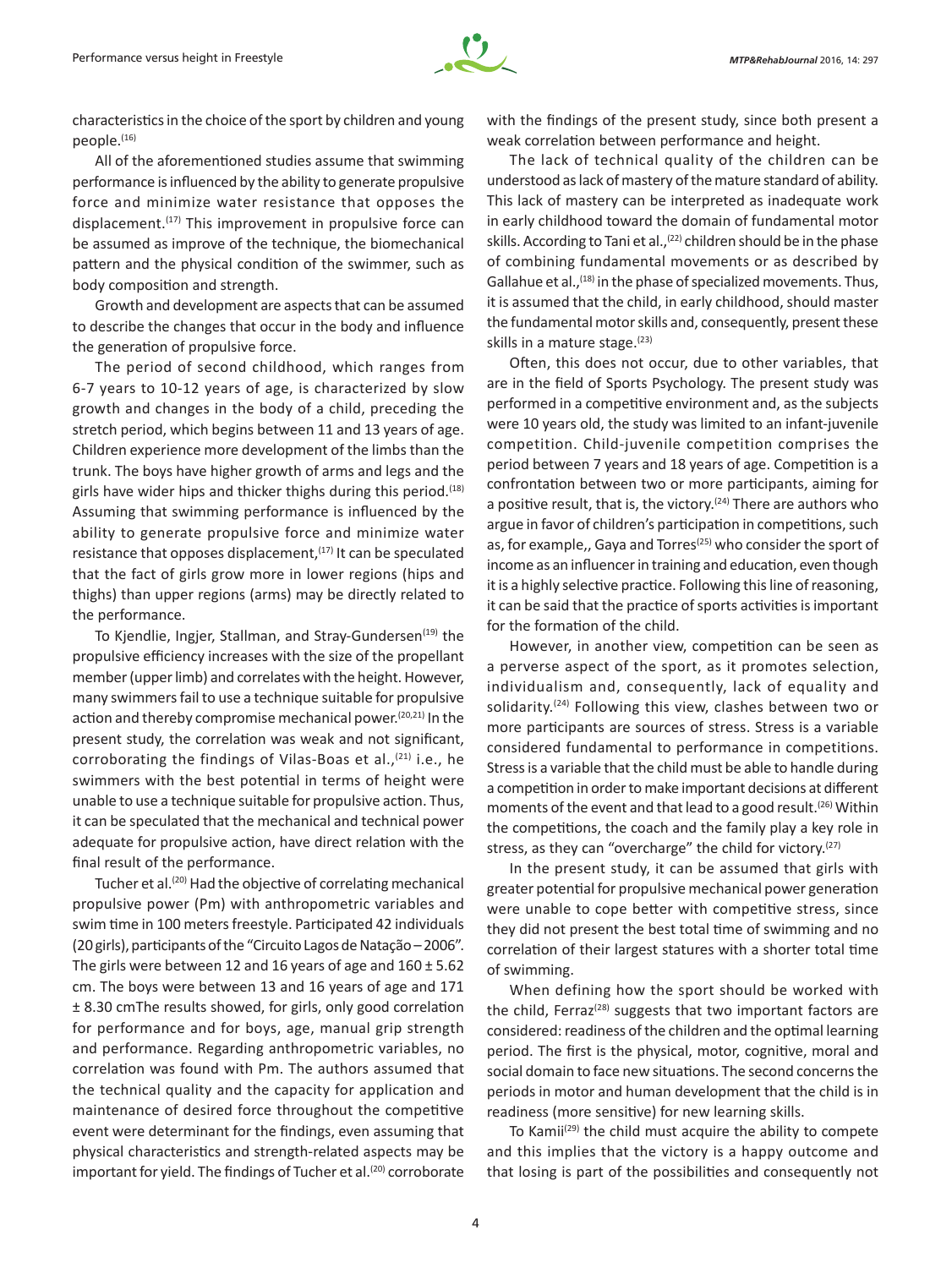

considering this outcome as a measure of its total capacity of performance. Understanding victory and accepting defeat is not an easy task and it is up to the teacher, coach, and family to plan task-oriented strategies that involve understanding victory and accepting defeat. The importance of this knowledge goes beyond cultural and informational value, $(22)$  they interfere directly in the motor aspects of the skill, contributing to a better execution of the same. Therefore, respecting the child's readiness and the optimal learning period is fundamental for the proper development of interventions with the children for the understanding of victory and acceptance of defeat.

With the looks in motor learning, it can be assumed that practice is a determining factor in reaching the most advanced stages of learning and, with this, assume that the subjects who were most exposed to the practice of the task, should present the best performances. However this variable was not controlled. Even in studies with a variable of controlled experience<sup>(20)</sup> the results corroborate those of the present study. This fact may have occurred because in the studies did not use skilled subjects.

According to Ericsson et al.,<sup>(9)</sup> to be characterized as skillful, the subject must be able to present greater stability for some variables, such as swimming speed, turnaround time, frequency and length of the strokes, when compared with other groups. In addition, in order for the subject to be considered skilled or expert, he needs at least 10 years of intensive practice. These variables were not controlled in the studies until then. Schneider and Meyer $(15)$  controlled the swimming time per week and the time of practice of the activity. However, its results are only of anthropometric origin, no propulsive or mechanical power test was performed. Therefore, the findings of these authors do not allow to speculate the role of the experiment in the performance results.

Based on all the explanatory hypotheses for the results, must be speculated that muscle strength, time of practice and control of the psychological factors involved in the task can be factors that influence performance. Thus, identifying the most determinant physical and psychological characteristics for success in pre-pubescent swimming is a very important step for future research, considering the variables not controlled in the present study.

# **CONCLUSION**

Based on the results it can be concluded that height is not determinant for a better performance in Freestyle swimming tests for girls of 10 years of age. Maturity factors, physiological and psychological, such as strength, speed, weight, wingspan, trunk-cephalic height, stress, time of practice of the sport and others, may be more determinant for the best performance.

The present objective should be re-investigated, using complementary measures (strength, practice time, sexual maturation, physical maturation, size and psychological factors intervening in the competition) to relate them to the performance.

#### **AUTHOR'S CONTRIBUTIONS**

IWT, CGSS, TGGP, ACM e AAM: Elaboração do projeto de pesquisa, escrita do manuscrito e coleta de dados; IWT: Análise de dados; PGH: Coleta de dados e organização do local de coleta.

#### **CONFLICT OF INTEREST**

The authors declare that they have no conflicts of interest.

#### **AUTHOR DETAILS**

<sup>3</sup>School of Physical Education and Sport of the Universidade de São Paulo (USP), São Paulo (SP), Brazil.

# **REFERENCES**

- 1. Salo D, Riewald SA. Condicionamento físico para natação. 1ª ed. Barueri: Manole; 2011.
- 2. Apolinário MR, Oliveira TAC, Ferreira LF, Basso L, Corrêa UC, Freudenheim AM. Efeitos de diferentes padrões respiratórios no desempenho e na organização temporal das braçadas do nado "Crawl". Rev bras educ fís Esp. 2012;26(1):149-59.
- 3. Oliveira TAC, Apolinário MR, Freudenheim AM, Corrêa UC. Análise sistêmica do nado crawl. Braz J Mot Behav. 2009;4(1):15-21.
- 4. Chollet D, Chalie SS, Chatard JC. A new index of coordination for the crawl: description and usefulness. Int J Spo Med. 2000;21(1):54-9.
- 5. Lerda R, Cardelli C. Breathing and propelling in crawl as a function of skill and swim velocity. Int J Spo Med. 2003;24(1):75-80.
- 6. Seifert L, Chollet D, Rouard A. Swimming constraints and arm coordination. Hum Mov Sci. 2007;26(1):68-86.
- 7. Stamm A, Thiel DV, Burkett B, James DA. Towards determining absolute velocity of freestyle swimming using 3-axis accelerometers. Procedia Eng. 2011;13:120-25.
- 8. Tertuliano IW, Silva CGS, Mansoldo CA, Machado AA, Geraldo SM, Abreu PM, et al. Desempenho versus Estatura no Nado Crawl em crianças de 10 anos. Ter Man. 2013;11(53):295-301.
- 9. Ericsson KA, Krampe RT, Tesch-Romer C. The role of deliberate practice in the acquisition of expert performance. Psychol Rev. 1993;100(3):363-406.
- 10. Blanksby BA, Parker HE, Bradley S. Children's readiness for learning front crawl swimming. Aust J Sci Med Sport. 1995;27(2):34-7.
- 11. Malina RM, Bouchard C. Atividade física do atleta jovem: do crescimento à maturação. 1ª ed. São Paulo: Roca; 2002.
- 12. Thomas JR, Nelson JK, Silverman SJ. Métodos de Pesquisa em Atividade Física. 6ª ed. Porto Alegre: Artmed; 2012.
- 13. Haywood KM, Getchell N. Desenvolvimento Motor ao Longo da Vida. 5ª ed. Porto Alegre: Artmed; 2010.
- 14. Prestes J, Leite RD, Leite GS, Donatto FF, Urtado CB, Bartolomeu Neto J, et al. Características Antropométricas de jovens nadadores brasileiros do sexo masculino e feminino em diferentes categorias competitivas. Rev bras cineantropom desem hum. 2006;8(4):25-31.
- 15. Schneider P, Meyer F. Avaliação antropométrica e da força muscular em nadadores pré-púberes e púberes. Rev Bras Med Espo. 2005;11(4):209-13.
- 16. Damsgaard R, Bencke J, Matthiesen G, Petersen JH, Muller J. Is prepubertal growth adversely affected by sport? Med Sc. Sports Exerc. 2000;32(10):1698-703.
- 17. Vilas-Boas JP. A importância da depilação no rendimento desportivo em natação. Rev Port Cien Desp. 2001;1(2):65-72.
- 18. Gallahue DL, Ozmun JC, Goodway JC. Compreendendo o Desenvolvimento Motor: bebês, crianças, adolescentes e adultos. 7ª ed. Porto Alegre: AMGH; 2013.